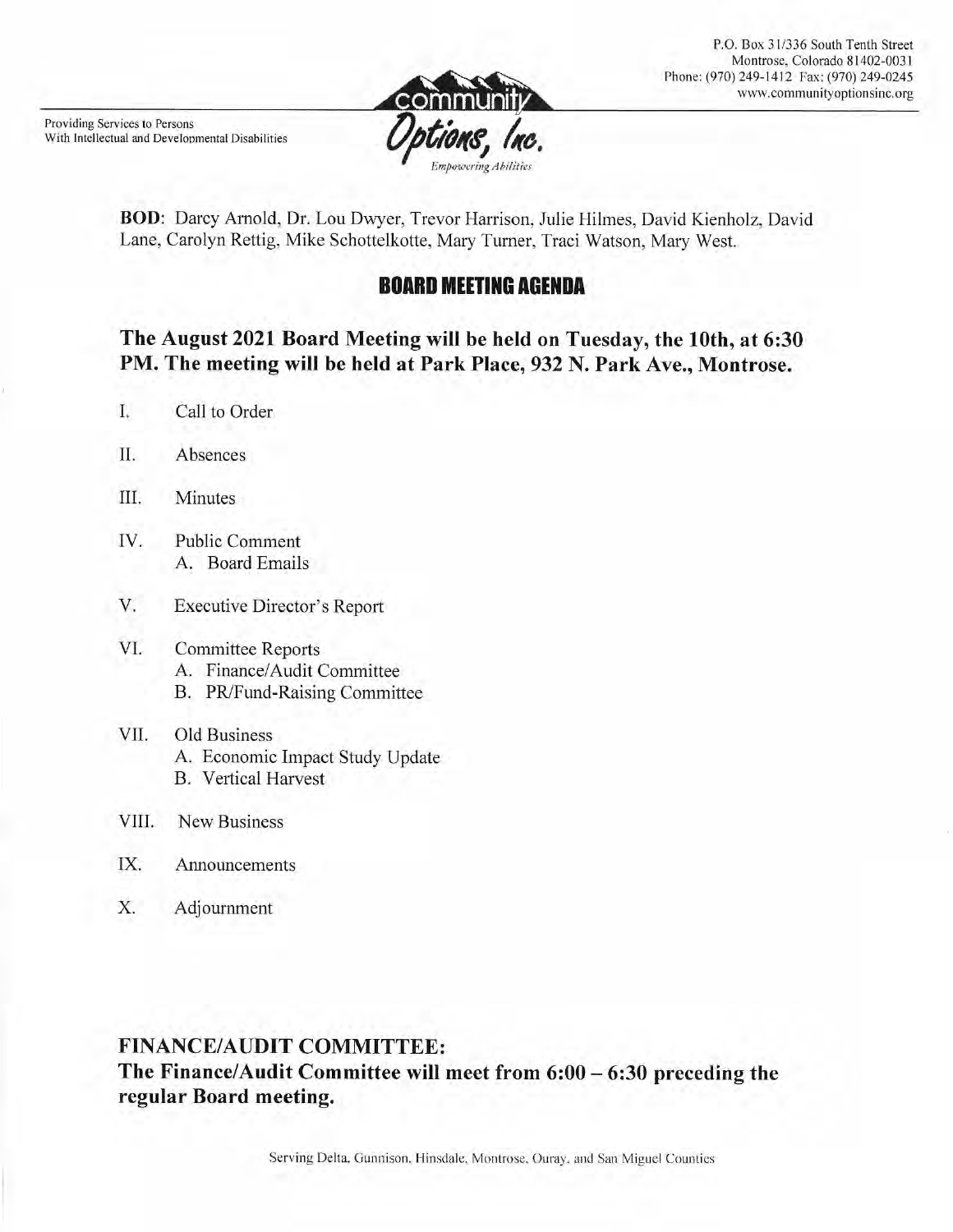Providing Services to Persons **2008** With Intellectual and Developmental Disabilities



P.O. Box 31 336 South Tenth Street Montrose, Colorado 81402-0031 Phone: (970) 249-1412 FAX: (970) 249-0245

# BOARD MEETING MINUTES **August 10, 2021**

**Present: Absences:**

Darcy Arnold Traci Watson Mary Turner Mary West Carolyn Rettig via Zoom David Lane **Staff Present:** Dr. Lou Dwyer John Vastag Julie Hilmes Steve Dahlman Mike Schottelkotte Aimee Pruitt Trevor Harrison (via Zoom @ 7:00) Kevin Sowder David Kienholz Holly Tea via Zoom

### **Guest:**

```
Lori Sharp (6:50)
```
- I. Call to Order: Meeting called to order at 6:30 pm by President Darcy Arnold.
- II. Absences: See above
- III. Minutes Review. Motion by David Lane and seconded by Mike Schottelkotte to approve minutes from the July 2021 meeting. All in favor, motion carried.
- IV. Public Comment: A. Board Emails: Darcy reminded everyone to check your COI emails.
- V. Executive Director's Report: John started the Executive Director's Report by sharing The Cost of Compassion, a 4-minute video from YouTube, put out by ANCOR.
	- Staff shortages are hitting everyone hard. Agencies are trying to offer incentives for people to hire on. Mountain Valley in Gunnison is starting people out at \$17 an hour and they're still so short staffed they've had to utilize 6 or 7 National Guard Members to come help out.
	- A parent of one of our Hillview residents has been upset by her perception of her child's quality of care. After meeting with Jennifer P. and Janice E. she is now quite pleased with how things are going.
	- A state surveyor was at Admin Monday  $(8/2)$  through Thursday  $(8/5)$ , she was very helpful and pleased with our progress. We received 2 pings, 1 for a lapse in reporting that resulted in us not following public health orders, and 1 for staff not being trained as fast as the new memos were coming out. Both of these issues have been corrected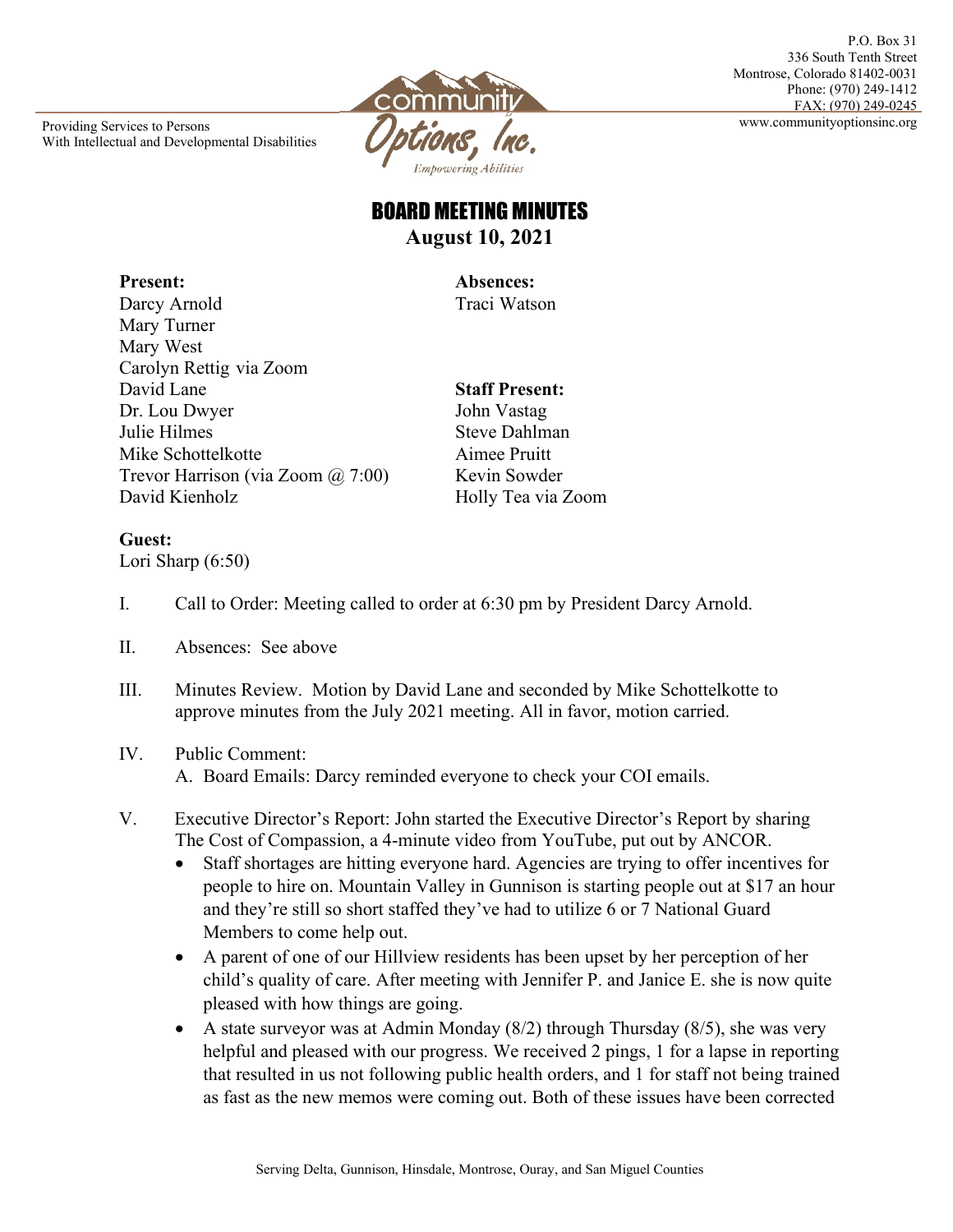and we are sitting well again. Jennifer P. and Janice E. did an amazing job with bringing Hillview back up to code

• John has several Meet and Greet opportunities coming up with the County Commissioners, Damon and Danielle from the Arc, and Michelle from Region 10.

John spoke with Brad from the County Assessor's office about a mill levy and in 2021 one mill levy would raise the property taxes of homeowners by \$21.45 a year

- and would bring in about \$665K for us. There are a lot of things to consider when talking about a mill levy, stay tuned.
- COVID update; Hillview and Vista View are through their first round of outbreak testing with two ore to go. There are currently no staff positive in both homes, but they are quarantined for 14 days so the use of PPE is up. We received new residential guidelines on 08/03, we must provide medical grade masks for all staff whether they've been vaccinated or not.
- The ALLIANCE Annual Summit will be held September 14-16, John V. and Jennifer P. plan to attend. In the next legislative session, we hope to address rate increases for Day Program, and would like to try to pass the Non-Profit Association No Profit Sustainability Act again (it didn't pass in 2018).
- Our staff reorganization is well underway. Jennifer Pelligra's new title is Director of Program Services, Janice Elliott's new title is Assistant Director for Residential Services, and Jessica Hoover is overseeing Day Program. More changes to come. We currently have 16 open DSP positions and 2 for Job Coaches.
- Darcy brought the idea of a Program Committee to the Board. 3 Board members would meet with John V. and Jennifer P. once a month to go over the program side of things, just to touch bases. Darcy believes this is an important Committee and requested the Board members think about volunteering to take part.
- We joined the MEDC (Montrose Economic Development Corporation).
- VI. Committee Reports
	- A. Finance/Audit Committee: Steve presented the financial statement for June 2021. We're showing \$70K net income for June and \$955K for the year. This is the last set of financials for this operating cycle so Steve and Kevin will start work on the end of year financials for our upcoming audit.
	- Although we're still dealing with COVID related issues without the help, (mitigation funds), cash is holding up well.
	- We paid off the Aspen Crest Building and now we only have 2 loans, this isn't in the June Financial Statement, but it is worth mentioning.
	- On July  $14<sup>th</sup>$  we started an incentive we are now paying a \$2 an hour differential for graveyard shifts. There was some discussion about the upcoming raises all throughout the agency. Polled the Board for their thoughts regarding the raises and all were in favor. David Lane motioned to approve the financial statement for June 2021, as presented, seconded by Mike Schottelkotte. All in favor, motion carried.
	- B. PR/Fund-Raising Committee: The committee hasn't met for a while. Darcy asked if everyone was still interested/able to be a part of the committee; Lori, Trevor, and David all agreed to continue being members. John suggested we have them look over the plans for the Annual Meeting revamp.
		- Lori and Mary T. attended a Women's Giving Club meeting and were able to speak about COI briefly.